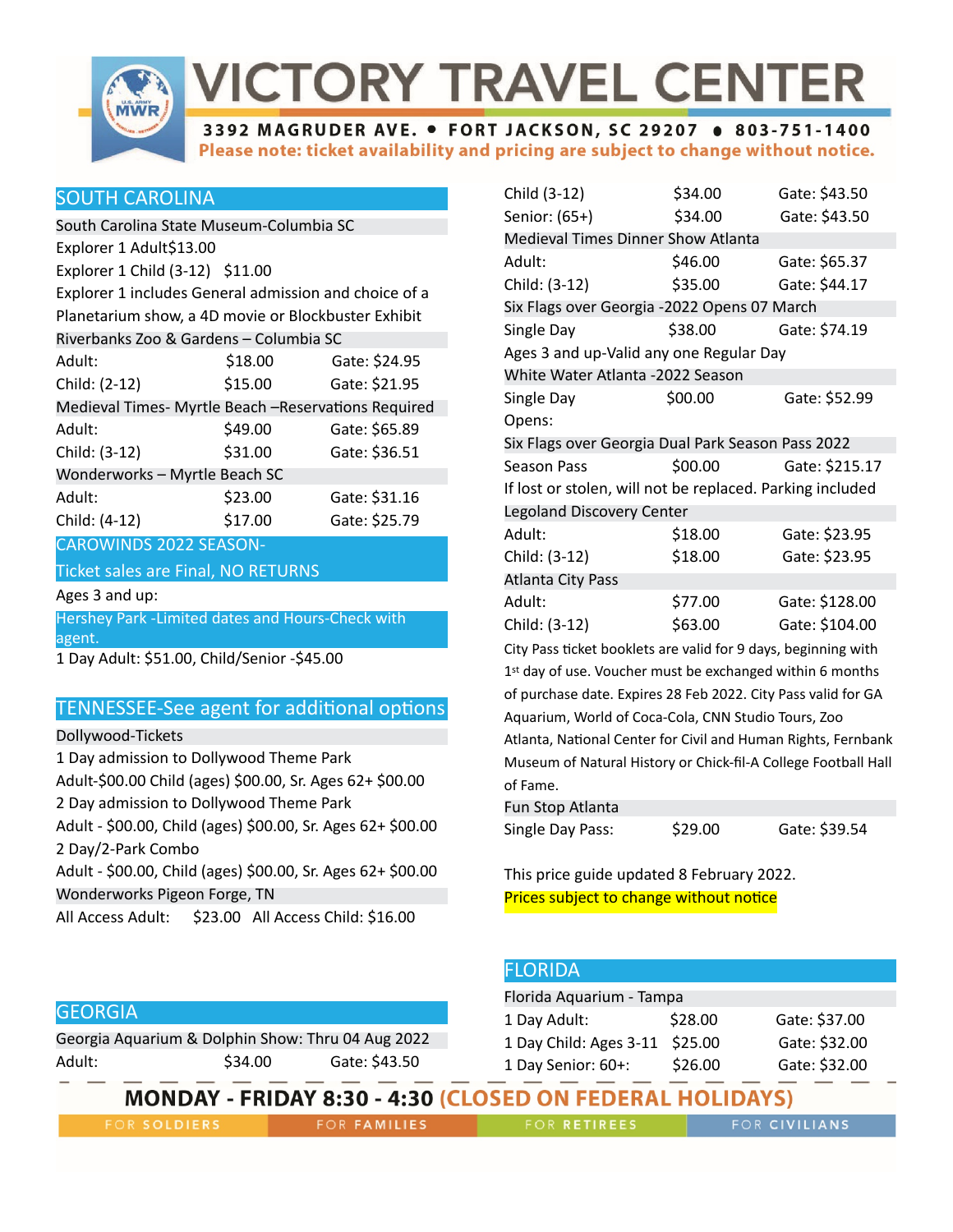

# **VICTORY TRAVEL CENTER**

3392 MAGRUDER AVE. . FORT JACKSON, SC 29207 . 803-751-1400 Please note: ticket availability and pricing are subject to change without notice.

| Wonder Works - Orlando ALL ACCESS ADMISSION                        |         |               |  |
|--------------------------------------------------------------------|---------|---------------|--|
| Adult:                                                             | \$27.00 | Gate: \$31.94 |  |
| Child: (4-12) Senior 60+ \$19.00                                   |         | Gate: \$25.55 |  |
| Kennedy Space Center                                               |         |               |  |
| Adult: (Age 12-up)                                                 | \$48.00 | Gate: \$60.99 |  |
| Child: (Age 3-11)                                                  | \$39.00 | Gate: \$50.29 |  |
| Admission to all attractions with Visitor Complex and US Astronaut |         |               |  |

Hall of Fame. Bus tours subject to change due to rocket launches, Special events and weather.

| NCC Space Pass plus - Reservations Required |        |                        |
|---------------------------------------------|--------|------------------------|
| $A$ dult $(A \cap A)$ und                   | 610200 | $C_{0}$ +0. $C_{1}$ 11 |

| Adult: (Age 12-up) | \$102.00 | Gate: \$119.82 |
|--------------------|----------|----------------|
| Child: (Age 3-11)  | \$74.00  | Gate: \$87.72  |

Space pass allows you all-access to KSC Visitor Complex, Lunch with an Astronaut and guided KSC up Close Tour. Lunch is at 12:00pm and includes a Banquet style lunch with a speaking appearance.

Medieval Times Dinner Show Kissimmee

| Adult:                                                                        | \$46.00     | Gate: \$74.82 |
|-------------------------------------------------------------------------------|-------------|---------------|
| Child: (4-12) Senior 60+ \$35.00                                              |             | Gate: \$44.72 |
| Gatorland 1 Day                                                               |             |               |
| Adult:                                                                        | \$25.00     | Gate: \$31.93 |
| Child: (3-12)                                                                 | \$18.00     | Gate: \$21.25 |
| ZIPLINE (at least 37")                                                        | \$56.00     | Gate: \$74.54 |
| LEGOLAND Florida - Get 2nd Day Free Exp. 30 Jun 2022                          |             |               |
| <b>Active Duty Military</b>                                                   | <b>FREE</b> |               |
| 1 Day $-$ Ages 3 and up \$68.00                                               |             |               |
| 1 Day w/2 <sup>nd</sup> day Free plus Waterpark - \$85.00                     |             |               |
| Legoland Waterpark open every day with Theme Park                             |             |               |
| 2 <sup>nd</sup> Day Free must be used within 14 days of 1 <sup>st</sup> visit |             |               |
| Crayola Experience Orlando                                                    |             |               |
| Ages 4 and up                                                                 | \$20.00     | Gate: \$26.61 |
| Children under 3 yrs. Are free                                                |             |               |
|                                                                               |             |               |

Kings Dominion & Soak City Waterpark & Halloween

One Day (Ages 3 and up) \$43.00 Gate: \$70.00 Gold Season Pass \$87.00 Gate: \$99.00

Adult: \$26.00 Gate: \$28.00

## Child: (ages 6-12) \$13.00 Gate: \$15.00 Williamsburg Valid till Colonial Williamsburg-Single Day Admission Adult: \$39.00 Gate: \$44.99 Child: (6-12) \$22.00 Gate: \$24.99 Multi Day Admission for (3) consecutive days Adult:  $$48.00$  Gate: \$54.99 Child: (6-12) \$26.00 Gate: \$29.99 America's Historic Triangle Pass-unlimited visits for Colonial Williamsburg, Historic Jamestown, Yorktown Battlefield, American Revolution Museum. Valid for 7 consecutive days. Adult: \$104.00 Child: \$42.00

Jamestown Settlement & American Revolution Museum at Yorktown See agent for options and pricing

| Water Country USA - Williamsburg |         |               |
|----------------------------------|---------|---------------|
| 1 Day Ages 3 and up:             | \$26.00 | Gate: \$74.99 |
| Valid: any regular one day from  |         |               |

#### **City PASS Tickets-Valid until**

The Following cities are available. See agent for details: Boston, Tampa, Seattle, Houston, New York City, Chicago, San Francisco, Dallas and Atlanta.

## WALT DISNEY MILITARY SALUTE 2022

- 4 DAY PARK HOPPER TICKET \$329.00
- 4 DAY PARK HOPPER + TICKET \$359.00
- 5 DAY PARK HOPPER TICKET \$349.00
- 5 DAY PARK HOPPER + TICKET \$379.00

The Armed Forces Salute Ticket is available to Active Duty, Active Reservist, Active National Guard, Retired and 100% disabled Veterans with a valid military ID card (DD Form 1173). Eligible service member or spouse may purchase for themselves and up to five (5) additional family members or friends (but not both). One of the six tickets MUST be used by the eligible

## **MONDAY - FRIDAY 8:30 - 4:30 (CLOSED ON FEDERAL HOLIDAYS)**

**FOR SOLDIERS** 

VIRGINIA

Luray Caverns

Haunt –

**FOR FAMILIES** 

FOR RETIREES

FOR CIVILIANS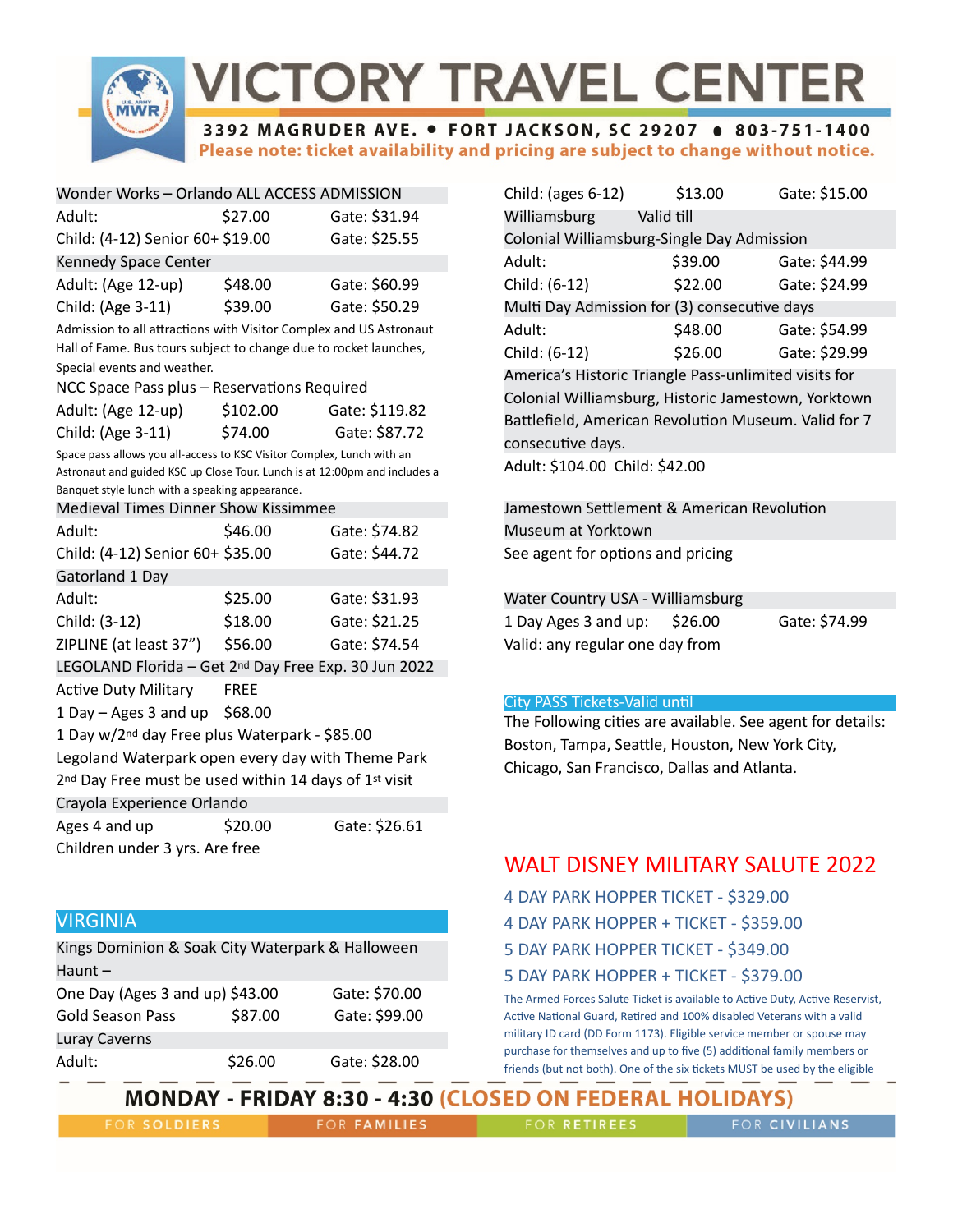

# **VICTORY TRAVEL CENTER**

#### 3392 MAGRUDER AVE. . FORT JACKSON, SC 29207 . 803-751-1400 Please note: ticket availability and pricing are subject to change without notice.

service member or his/her spouse. All parties must be present with eligible service member to activate tickets.

#### Valid January 1, 2022-December 16, 2022

After purchase, tickets are NON REFUNDABLE AND NON **TRANSFERRABLE** 

Busch Gardens Williamsburg, Virginia

| 1 Day 3yr & Above \$52.00                           |                          | Gate: \$90.00  |  |
|-----------------------------------------------------|--------------------------|----------------|--|
| Busch Gardens Williamsburg/WC 2-Park Military Pass  |                          |                |  |
| Military 2 Park Pass \$104.00                       |                          | Gate: \$105.00 |  |
| Valid for unlimited admission to BGW, Water Country |                          |                |  |
| USA and BGW Christmas Town on regularly scheduled   |                          |                |  |
| Days thru                                           | includes general parking |                |  |
| Busch Gardens Williamsburg/WC 2-Park Ticket         |                          |                |  |
| 2 Park 2 Day Tickets \$76.00                        |                          | Gate: \$79.99  |  |
| 2 Park 3 Day Ticket \$83.00                         |                          | Gate: \$89.99  |  |
| Valid 7 consecutive days from date of first use for |                          |                |  |
| Unlimited admission to BGW/WC. Parking NOT included |                          |                |  |
| Waterpark tickets available.                        |                          |                |  |
| Victory Travel offers discounted tickets to many,   |                          |                |  |
| Many other attractions from coast to coast. Stop    |                          |                |  |

Many other attractions from coast to coast. Stop By Victory Travel or call us at 803-751-1400 or Email us at [victorytravel2014@yahoo.com](mailto:victorytravel2014@yahoo.com) NOTE: All tickets are TAX FREE for more savings

## UNIVERSAL ORLANDO "MILITARY FREEDOM PASS"

Tickets must be fully used by 31 December 2022

| 2-Park 2022 Military Freedom Pass                     |          |  |
|-------------------------------------------------------|----------|--|
| Adult:                                                | \$200.00 |  |
| Child (ages 3-9)                                      | \$195.00 |  |
| Unlimited access (Universal and Islands of Adventure) |          |  |
| Use November 11, 2021 - December 31, 2022             |          |  |
| 3-Park 2022 Military Freedom Pass                     |          |  |
| Adult:                                                | \$235.00 |  |
| Child (ages 3-9)                                      | \$230.00 |  |

Unlimited access (Universal, Islands of Adventure, Volcano Bay) Use November 11, 2021 – December 31, 2022

The Military Freedom pass is available for Active Duty, Active Reservist, Active National Guard, Retired, 100% Disabled, Military Spouse and DoD Civilian. Total of (6) passes per ID card holder (Military, Military Spouse or DoD Civilian). ALL PASSES MUST BE ACTIVITATED AT THE SAME TIME AT UNIVERSAL

#### Universal Orlando 2022

| 1 Day Base-Not valid for the Hogwarts Express |          |  |
|-----------------------------------------------|----------|--|
| ANYTIME TICKET                                |          |  |
| Adult:                                        | \$120.00 |  |
| Child: (Ages 3-9) \$115.00                    |          |  |
|                                               |          |  |

## 1 Day Park to Park

## ANYTIME TICKET

Adult: \$166.00 Child: (Ages 3-9) \$161.00

2 Day Park to Park 2 Day Base (2 Park Base)

## Adult: \$253.00 Adult: \$214.00 Child: \$244.00 Child: \$204.00

### 3 Day (2 Park to Park) 3 Day Base (3 Park Base)

Adult: \$267.00 Adult: \$268.00

Child: \$258.00 Child: \$258.00

### 3 Day (3 Park to Park)

Adult: \$303.00 Child: \$94.00

BASE TICKET is for only one park per day. Park to Park is either park or both parks in same day. Tickets expire 13 days after first usage.

### WALT DISNEY WORLD Magic your Way tickets

| 1 Day Magic Your Way Base Ticket |          |                |  |
|----------------------------------|----------|----------------|--|
| Adult:                           | \$142.00 | Gate: \$169.34 |  |
| Child: (3-9)                     | \$137.00 | Gate: \$164.01 |  |
| 2 Day Magic Your Way Base Ticket |          |                |  |
| Adult:                           | \$231.00 | Gate: \$335.48 |  |
| Child: (3-9)                     | \$220.00 | Gate: \$324.83 |  |
| 3 Day Magic Your Way Base Ticket |          |                |  |
| Adult:                           | \$309.00 | Gate: \$502.68 |  |

## **MONDAY - FRIDAY 8:30 - 4:30 (CLOSED ON FEDERAL HOLIDAYS)**

FOR SOLDIERS

FOR FAMILIES

FOR RETIREES

FOR CIVILIANS